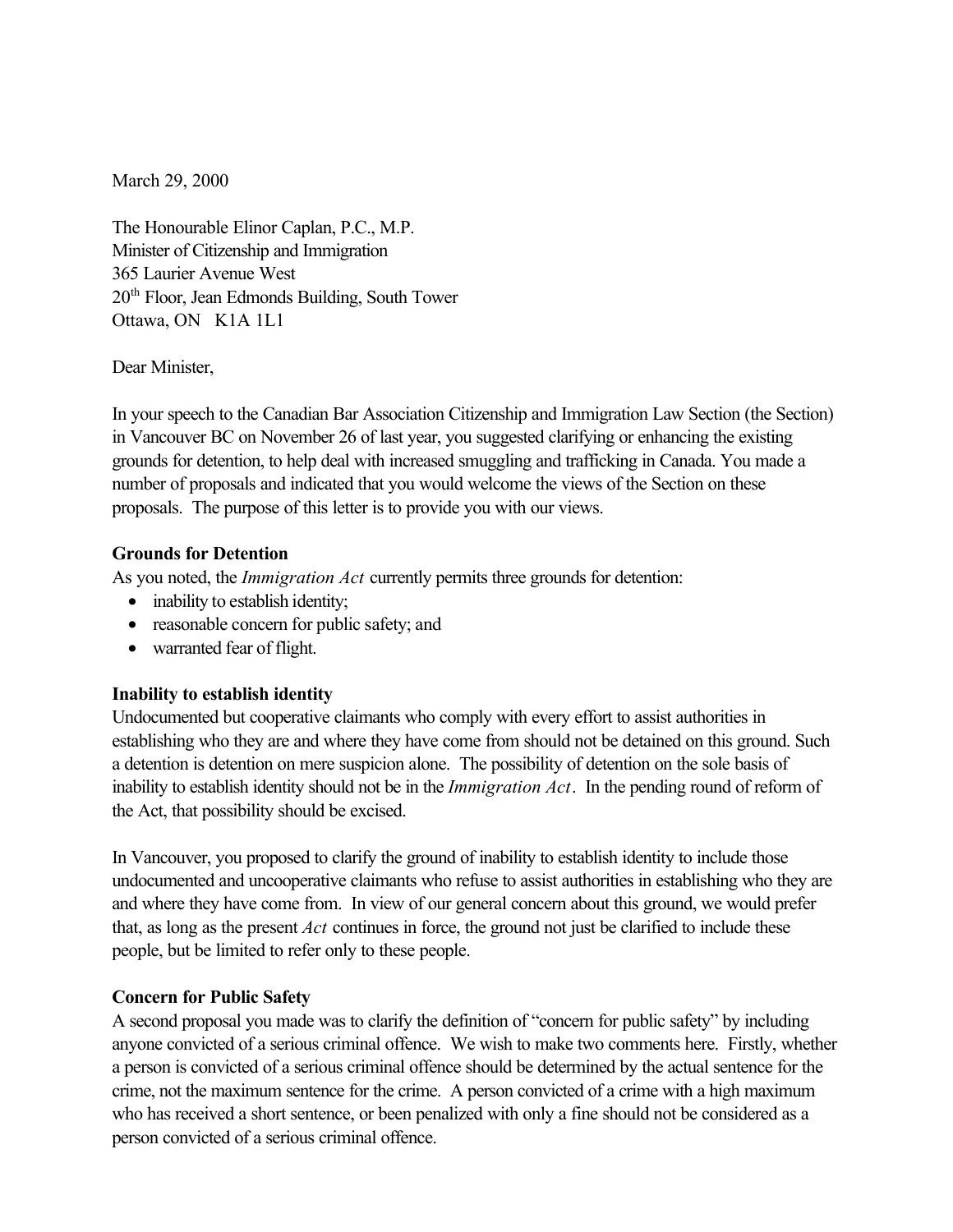Secondly, danger is a forward looking concept, whereas convictions are in the past. It would make sense to have a conviction for a serious criminal offence as a preliminary hurdle, a condition precedent. However, under the current law it is not, and under any future law, it should not, be the only criterion. An adjudicator would still have to determine, regardless of the conviction, whether the person is likely or not to offend in the future.

## **Fear of Flight**

A third proposal you made was to clarify the definition of "fear of flight" by making explicit provision for claimants where it is reasonable to believe that they have arrived in Canada as part of a criminally-organized smuggling or trafficking operation. The suggestion appears to be that a person is more likely to flee when they have arrived as part of a criminally-organized smuggling or trafficking operation.

Earlier in your speech, you made a distinction, which we accept, between "smuggling" and "trafficking" of human beings. You pointed out that:

Smuggling has been around for awhile. It is a fee-for-service operation. Smugglers are paid for simple passage across international borders. They provide this service through various means that include such things as false travel documents and undetected border crossings. Their customers are sometimes economic migrants, but sometimes they are legitimate refugees, who resort to smugglers as the only way to escape the source of their persecution.

Human trafficking, however, is more akin to human slavery. The goal of traffickers is profit from indentured human servitude. Once their debts have been imposed, the victims of human trafficking are bound to a long term repayment plan involving forced labour, prostitution and other illicit activity. These victims often have reason to fear for their lives, and the lives of their family members back home. This exploitation is reprehensible.

In such criminally-organized human trafficking, Canada is facing something new. Historically, we have correctly assumed that people arriving upon our shores were seeking to obtain legal status and eventual integration into Canadian society. Our refugee determination system is designed to deal with those seeking legal status. For human traffickers, however, the goal is not legal status. In the first instance, it is to evade detection at our ports of entry, in order to enter unnoticed, and force their passengers underground and into servitude as soon as possible.

These remarks show your belief of a greater risk of flight from victims of trafficking than from victims of smuggling.

The Section is concerned with detention even of trafficking victims for no other reason than that they are victims of trafficking. That sort of detention piles victimization upon victimization. The best way to deny to traffickers the fruits of their trafficking is through investigation, charge, arrest, prosecution, trial, conviction and sentencing of the traffickers. That result will more likely be achieved through the release of those trafficked who are willing to assist in bringing the traffickers to justice than through continued detention of those trafficked.